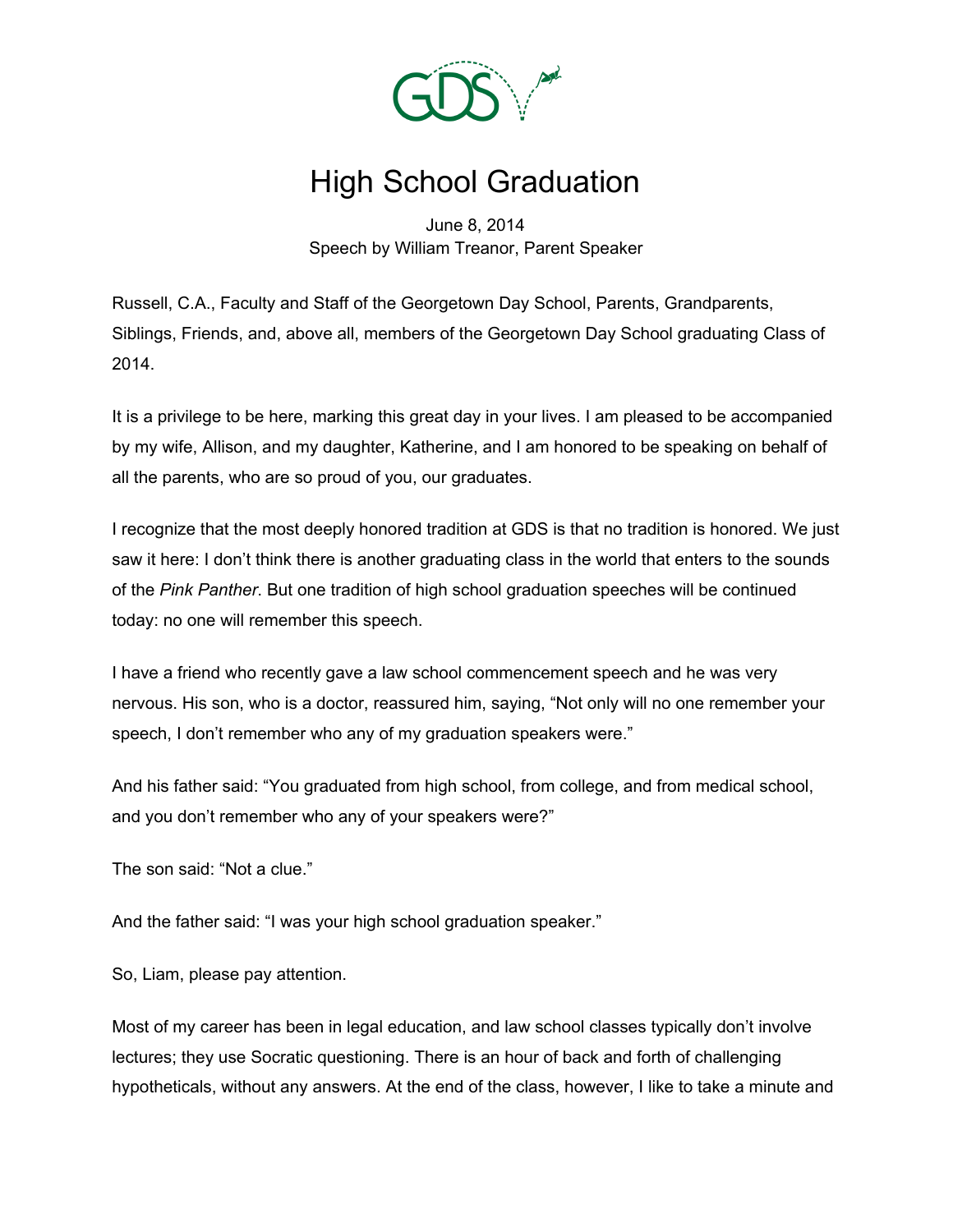say: these are the four key points from this class. There is no significance to the number four; it just always seems to work out that way. And that is what I would like to do here. Members of the graduating class, as you get ready to leave GDS, I know you have learned a great deal about many subjects, but I would like to talk about four life lessons that GDS teaches, and then, I would like to make a final request on behalf of all the parents.

## **First, do good.**

While that might be a standard piece of advice at any high school graduation, at GDS, it is particularly appropriate. This is a school that has a commitment to justice in its DNA.

GDS began because Aggie O'Neill knew segregation was immoral, and she founded GDS, the first integrated school in Washington, D.C.

And, for almost 70 years, graduates of this school have used the lessons they learned here to make the world a better place. To give you a few examples of people who not so long ago walked across this stage to receive their diplomas: Because Laura Spero '98 created Eva Nepal, 18,000 people in rural Nepal have received dental care. Ian Yaffe '05's work at Mano en Mano has helped immigrants and farmworkers in Downeast Maine get the housing and education they need. Dickson Chan '07, Program Director of the Aslan Project, has fought childhood cancer in the developing world. And because Nick Cuttriss and Jesse Fuchs-Simon, Class of '98, started AYUDA, children around the world have learned how to lead happier and healthier lives with diabetes.

It is a stunning list, and I have picked just a few among many. GDS is a school dedicated to educating graduates who will make the world a better place. I hope you carry on that great tradition.

In the years ahead, you may do it in different ways—as doctors, lawyers, business people, journalists, activists, filmmakers, teachers, and as parents, friends, spouses, siblings—but you will each have the capacity to help others. And when you teach a child, or bring a story of injustice to the attention of the world, or mentor someone who needs guidance, or hire someone who just needs a chance to get ahead, you help not only that person, but all the people whose lives are touched by that person. When you help one person, you are helping a world of people.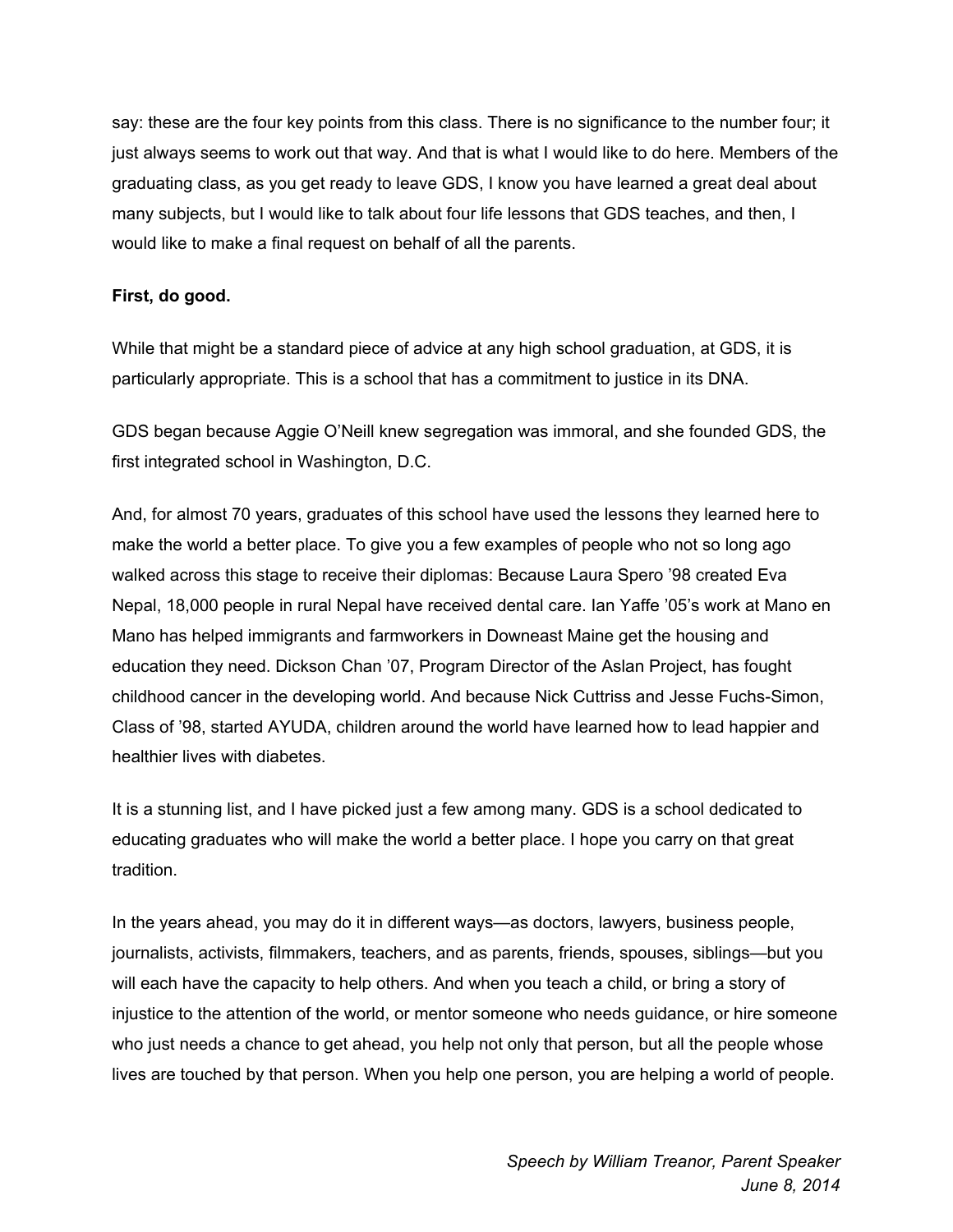And, so, do good or, to paraphrase the advice that Anthony gives our track and cross-country teams, in the race of life, run good.

**Second, don't be afraid.** GDS is a school that inspires you to try new things, even though you may not succeed. In fact, one of the goals in the strategic plan is: Teach students to take risks, tolerate failure, learn from failure.

We all fail in our lives. I don't want to be autobiographical here, but my mother, Peg, is in the audience, and she can probably fill you in at the reception.

We all pursue goals that we do not reach. What GDS does is to create a secure environment for people to try new things. You are encouraged to stretch in your classes, as you pursue subjects that are novel and difficult, and in sports, where you try new activities. I have seen your fearlessness in the art and photographs on the walls and in the adventurous literature in Grasslands. I have seen it in the cabarets where people who have never sung alone in public, close their eyes and then sing in front of a room full of classmates and are cheered.

GDS has taught you to be unafraid.

Many of the places you will go to in the years ahead may not be supportive in the way that GDS is, but I urge you to continue to be unafraid.

Let me tell you a story about resiliency. In 2000, Barack Obama was an Illinois State Senator who taught part-time at the University of Chicago Law School. He ran for Congress and was defeated, badly. Many of his friends thought his political career was over.

At a political fundraiser after the defeat, Geoff Stone, the Dean of Chicago Law School, went up to him and said, "I can't believe you're doing this. Why not settle down and be a law professor?" . . . Obama responded, "I really have to do this. I think I can make a difference. I've got to try."

Dean Stone looked at his friend, who had been President of the Harvard Law Review, someone who could have been a rich law firm partner or a leading legal scholar, someone who had just lost a disastrous electoral bid but who, rather than giving up, was trying again because he "thought be could make a difference." Stone looked at Obama, reflected on his friend's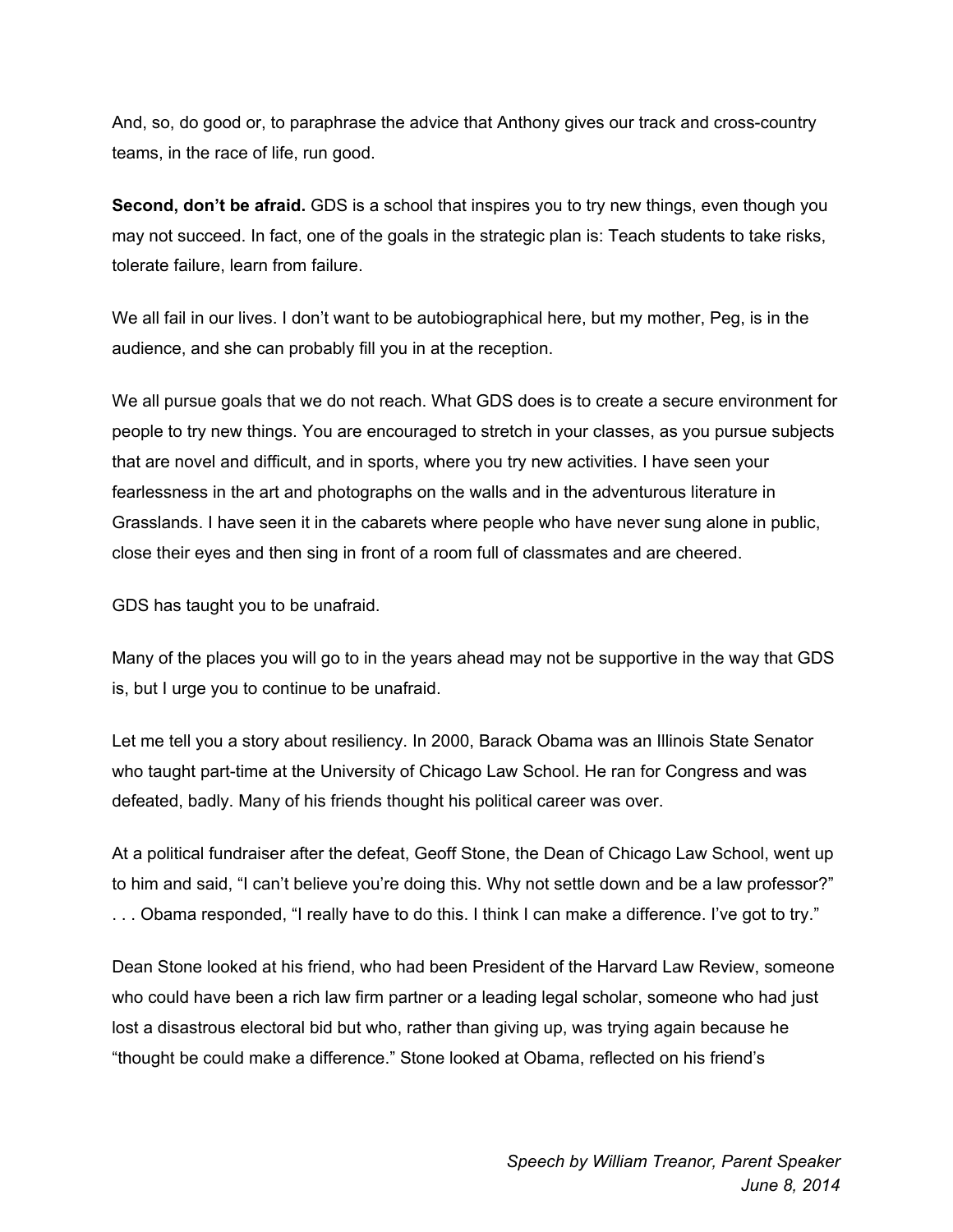determination to persevere against all the odds, and he thought to himself:

"What a putz."<sup>1</sup>

So try. As noted educator Ms. Frizzle of *The Magic School Bus* so memorably said: Take chances, make mistakes, get messy.

Don't be afraid of failing. If you never fail, you have not risked enough.

When you fail, you may pick yourself up and become President of the United States. You may transform the world. Or you may never reach your goals. But, regardless of whether you succeed or fail, you will transform yourselves into the person you dream of being.

And don't give up because your friends think you are a "putz."

**Third, look out for each other.** When you come into the upper school building, the first thing you notice is the backpacks scattered everywhere. It is a small thing, but I have never seen anything like it. It shows the faith you all have in each other, and the care you have for each other is the stuff of your daily lives. You see it in so many ways. You cheer for each other at musicals and dance recitals, and choir performances, and debate competitions, and *It's Academic*. You hug each other at athletic events, win or lose. This is a community that rallies together in times of loss, and that celebrates with joy when one of you succeeds. And this is a community where everyone—faculty, staff, students, everyone—is on a first-name basis. You are so much like a family. You leave GDS today, but I hope the ties that you have formed here will last, and that, as the years ahead brings sadness as well as successes, you will continue to cherish and care for each other.

## **Fourth, have fun.**

Let's go back in time.

As you prepare to leave GDS, think about what brought you here.

You didn't come to GDS because it has a great football team . . . or a good football team . . . or any football team. You didn't come to GDS because of the delicious food in the cafeteria. You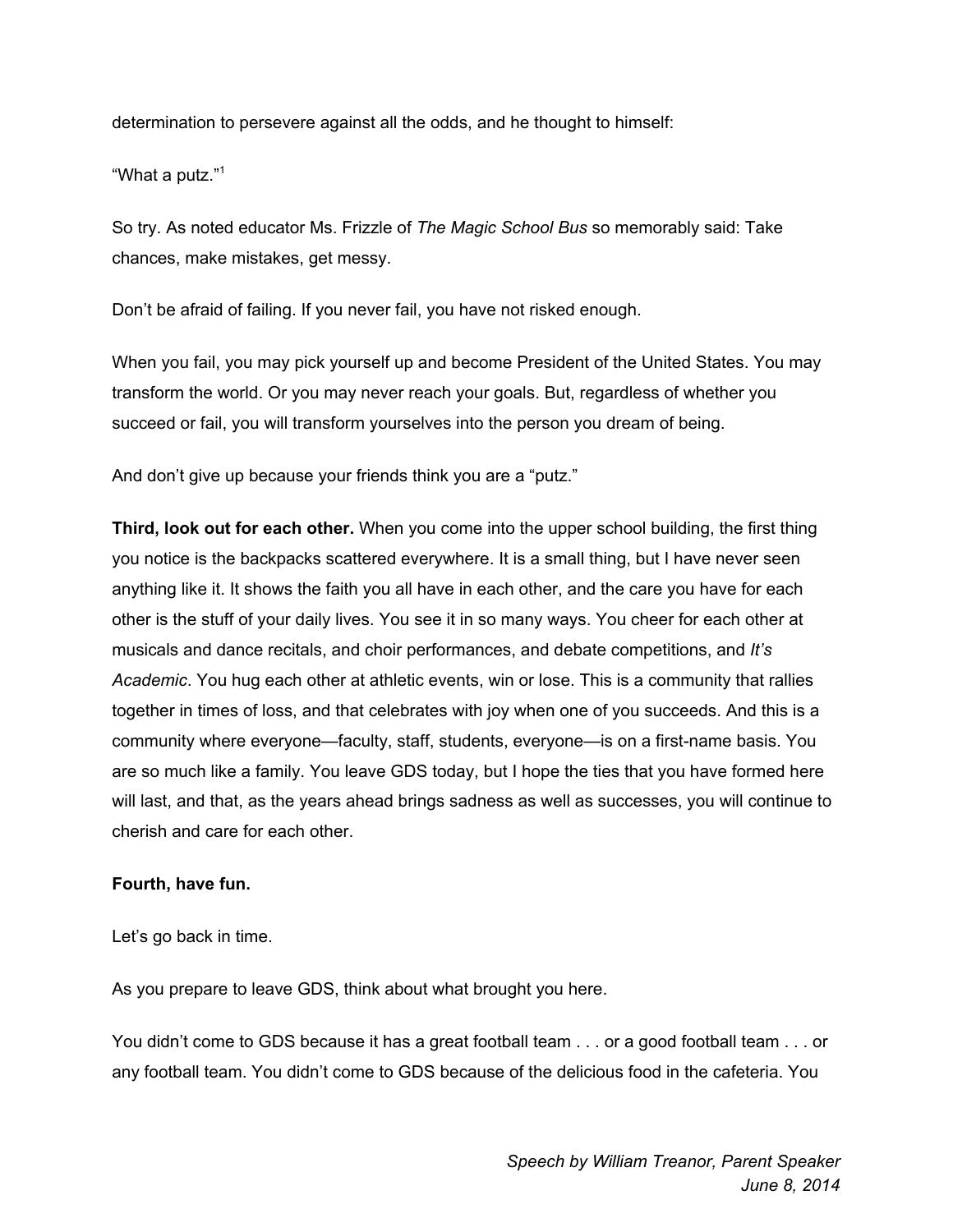didn't come to be inspired by the rolling hills of the campus or the stunningly beautiful Gothic architecture, or because of the exquisite quality of the acoustics in the gym during the assemblies, or the efficiency of the drop-off and pick-up at the lower school, or to pal around with members of the first family, or because of the terrifying ferocity of the mascot.

And, if one or two of you came here for any of these reasons: I am so sorry. You must be so glad that it is almost over.

You came for the academics—but there are other schools that have great academics.

You came because this is a school with a great heart and a commitment to making a difference.

And I think you came here because this is a school that realizes that it is important not only to be serious, but to have fun. Senior Run In, Senior Prank, and Twin Day, and Powderpuff, and First Friday, celebrating Halloween, and the memorable faculty flashmob. This is a school that is irreverent and that treasures a sense of humor.

Now, as you prepare to leave GDS, you may be feeling sad because you realize that the years ahead will not bring you another Senior Run In, Senior Prank, or Twin Day, or Powderpuff, or First Friday. You may never again see a faculty flashmob.

But I hope that you have learned here that, while you have a moral obligation to pursue the serious work of the world, you can find joy in that work. I hope you have also learned that you can be both morally serious and irreverent and that you should seek the humor in life and the joy in friendship.

So, have fun. In a world of pomp and circumstance, may you always march to the beat of the Pink Panther.

And, while there will not be a final exam, let me summarize the four life lessons of GDS:

Do good.

Don't be afraid.